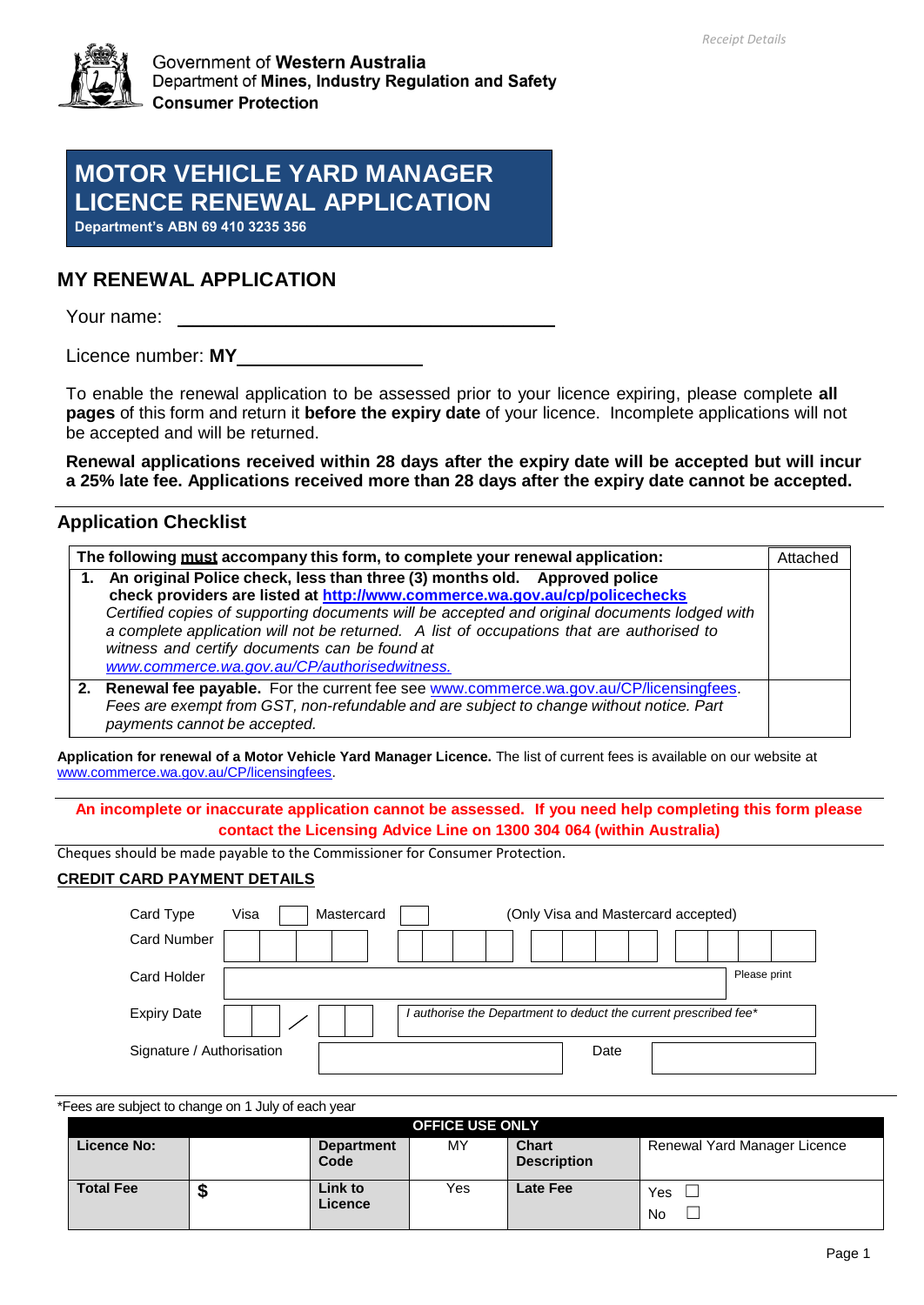# **GENERAL INFORMATION**

**This form must be complete, signed and lodged with all supporting documents to enable the application to be considered before the expiration of the licence.**

**You are reminded that you must provide written notification of any changes to your employment or contact details within 14 days of the change occurring. Forms for this purpose can be downloaded at [www.commerce.wa.gov.au/CP/forms.](http://www.commerce.wa.gov.au/CP/forms)**

Please return this completed renewal application with your payment and National Police Certificate to Licensing Services **before the expiry date** of your licence. **Don't forget to complete the declaration on the third page of the form**.

You may lodge your completed application:

| By post addressed to:                                                                                                           | In person at:                                                                                                                                       | In person (drop off only) at:                                                                                                                                                    |
|---------------------------------------------------------------------------------------------------------------------------------|-----------------------------------------------------------------------------------------------------------------------------------------------------|----------------------------------------------------------------------------------------------------------------------------------------------------------------------------------|
| <b>Licensing Services</b><br>Department of Mines,<br>Industry Regulation and<br>Safety<br>Locked Bag 100,<br>EAST PERTH WA 6892 | <b>Customer Service</b><br>Level 1, Mason Bird Building<br>303 Sevenoaks Street<br><b>CANNINGTON</b><br>Hours: 8:30am to 4:30pm<br>Monday to Friday | Department of Mines, Industry<br><b>Regulation and Safety</b><br>Level 2, Gordon Stephenson<br>House<br>140 William Street, PERTH<br>Hours: 8:30am to 4:30pm<br>Monday to Friday |

General enquiries: 1300 304 054